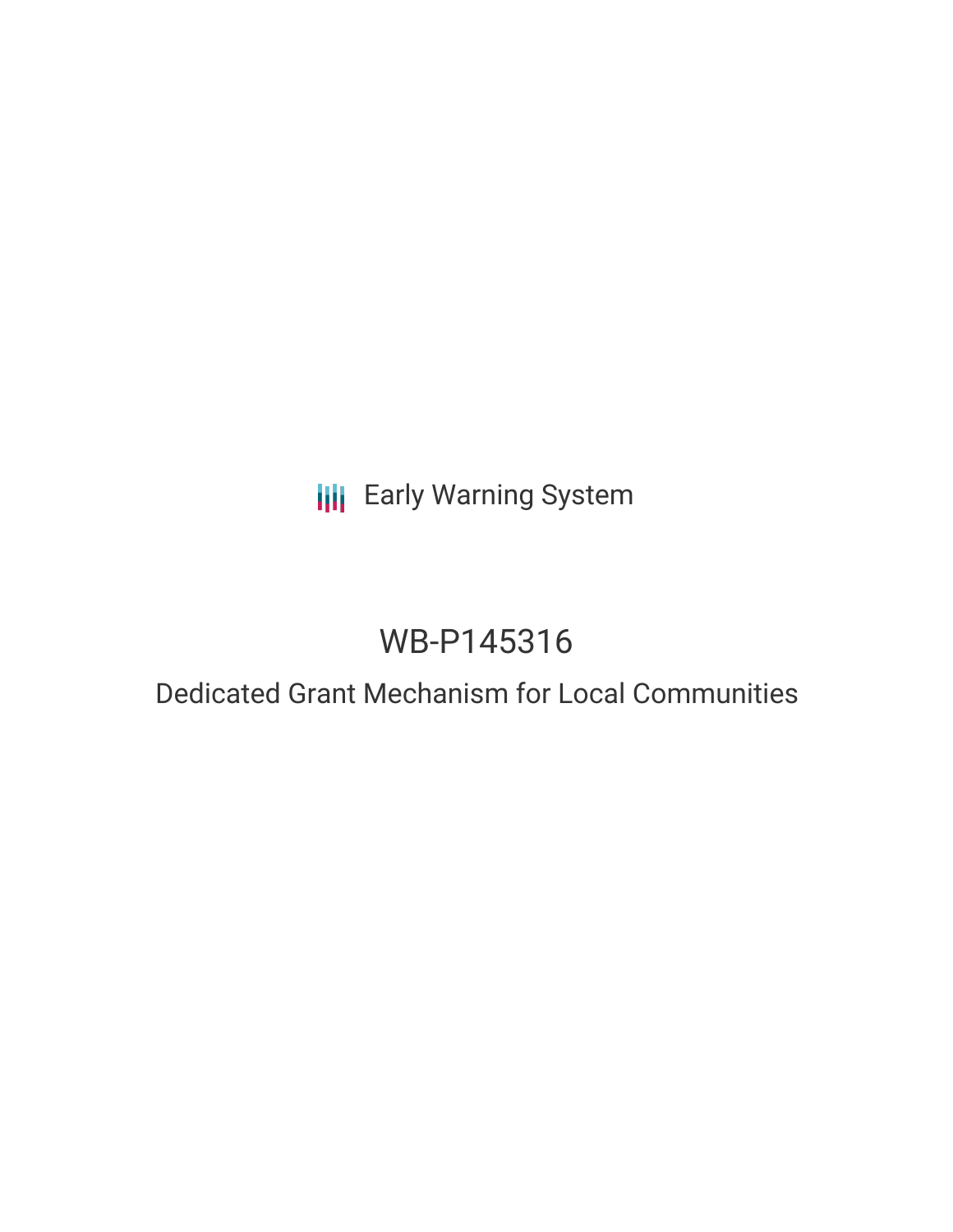

#### **Quick Facts**

| <b>Countries</b>              | Ghana                    |
|-------------------------------|--------------------------|
| <b>Financial Institutions</b> | World Bank (WB)          |
| <b>Status</b>                 | Active                   |
| <b>Bank Risk Rating</b>       | B                        |
| <b>Voting Date</b>            | 2016-11-29               |
| <b>Borrower</b>               | Solidaridad              |
| <b>Sectors</b>                | Agriculture and Forestry |
| <b>Loan Amount (USD)</b>      | $$5.50$ million          |
| <b>Project Cost (USD)</b>     | $$5.50$ million          |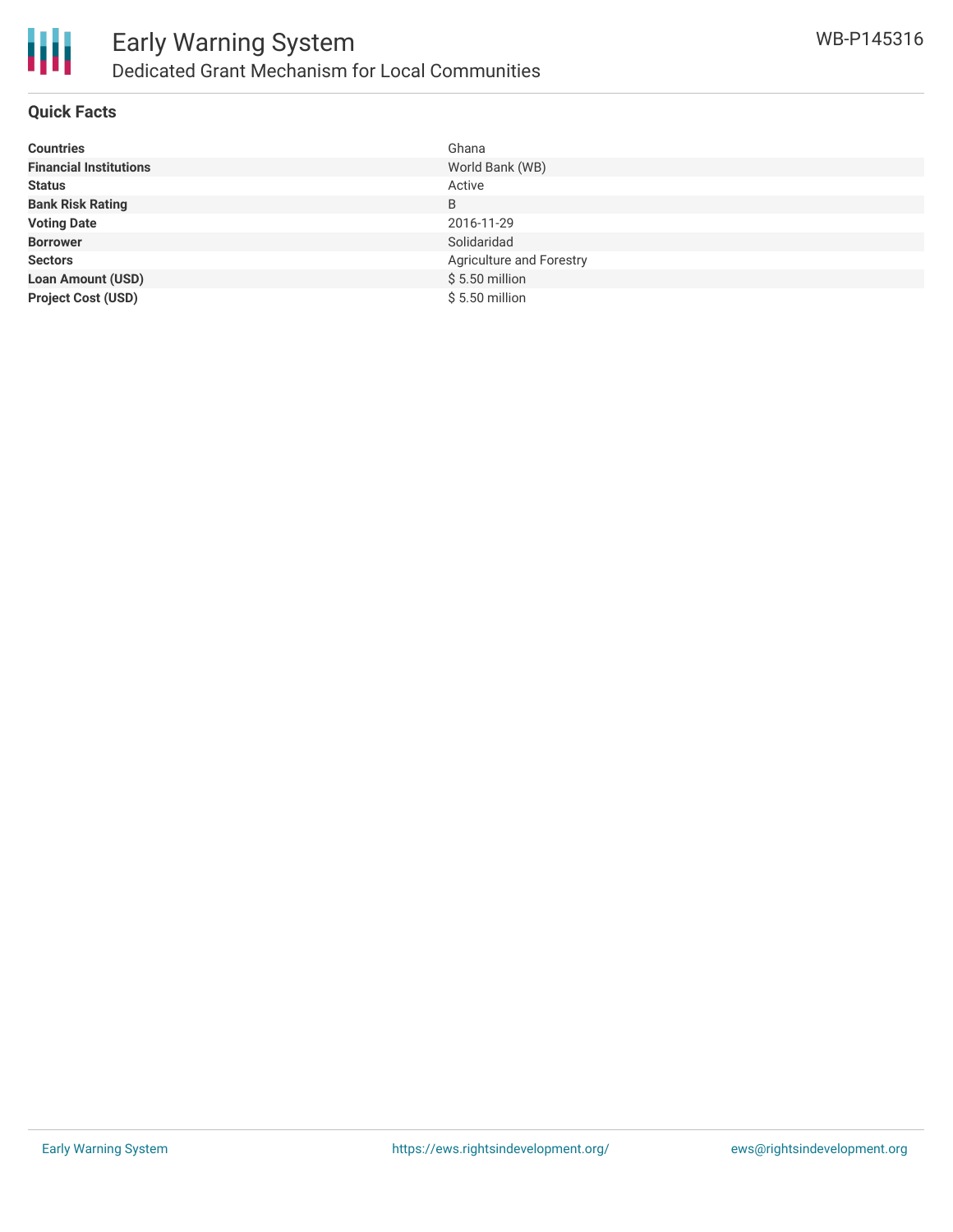

#### **Project Description**

The objective of the Dedicated Grant Mechanism for Local Communities Project is to strengthen knowledge and practices of targeted local communities in the select regions of the member country in REDD processes and sustainable forest management. There are three components to the project, the first component being capacity building for local communities. This component will finance capacity building for local communities. Capacity building will occur through a funnel approach and will occur in Twi, the local language. General awareness and REDD training will focus broadly on the 52 targeted communities, most of which are also FIP communities. This outreach will be followed by 'basic training' which will focus on a subset (at least 10 percent of the general awareness participants). Basic training is the first step that must be undertaken by community members, eligible community-based organizations (CBOs), and individuals to have a deeper, more technical understanding of REDD , and the linkage between livelihood and other activities and REDD . Basic training must be undertaken to access the grant financing. The second component is the sustainable and adaptive community initiatives. Component two includes two subcomponents: community initiatives, and technical training of the grantee in activity implementation. Finally, the third component is the project governance, monitoring, and evaluation. The aim of this component is to support the project's effective governance and efficient monitoring and evaluation (M&E). This component will finance the management fee of Solidaridad (capped at 7.5 percent of the grant) which will cover its related administrative expenses, rent, utilities etc.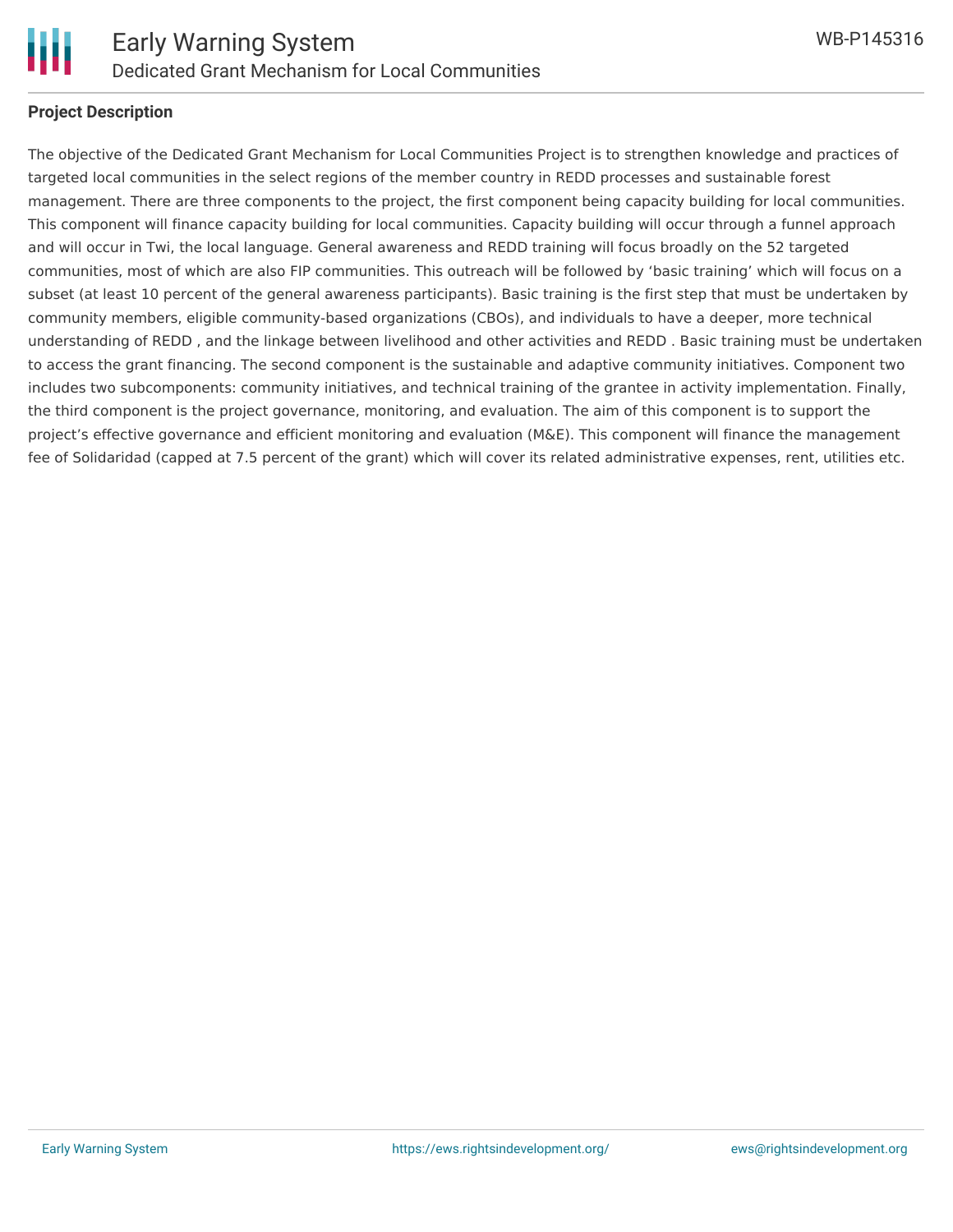

#### **Investment Description**

World Bank (WB)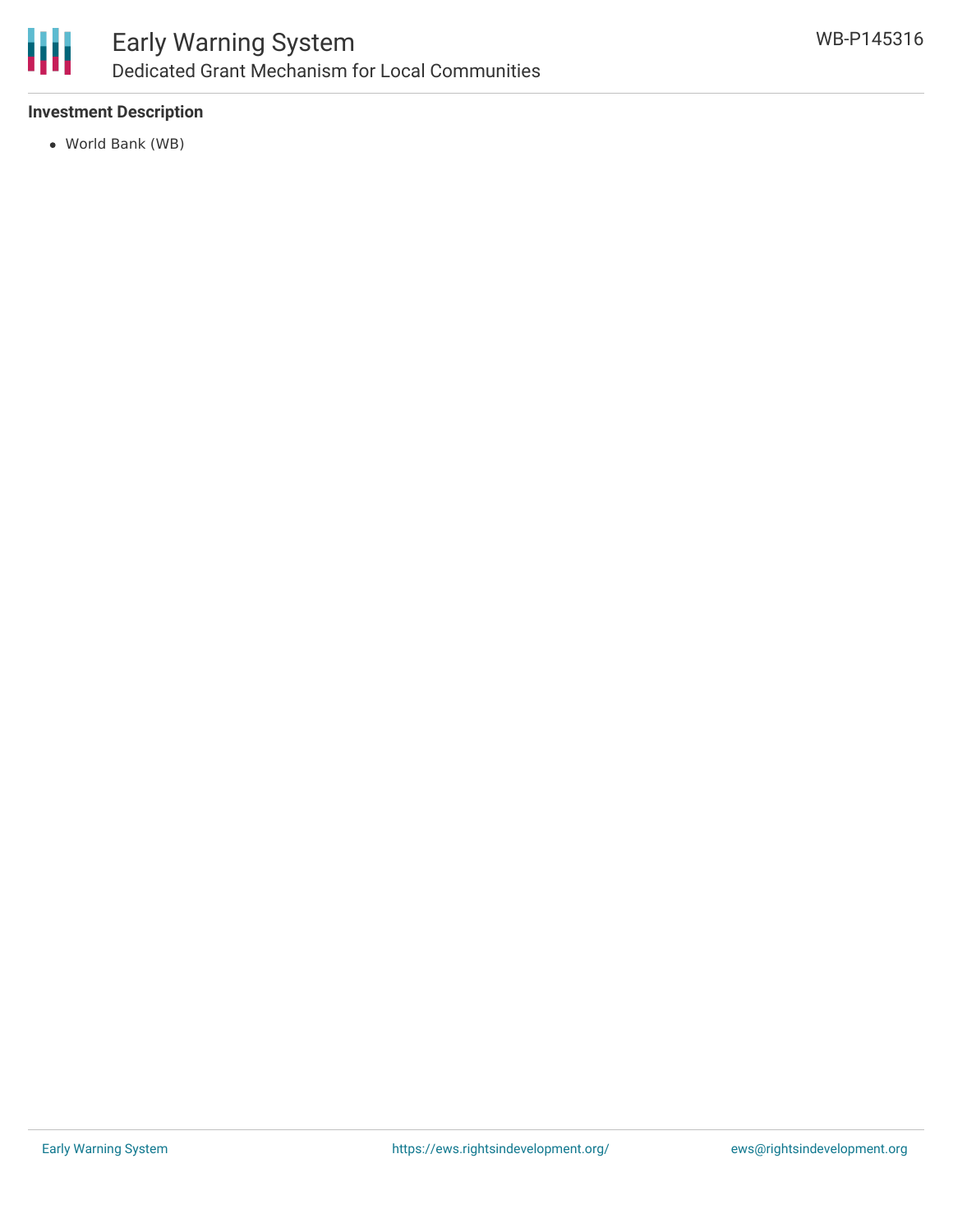

#### **Contact Information**

Borrower/Client/Recipient Name: Solidaridad Contact: Isaac Gyamfi Title: Director Tel: 0302522869 Email: Isaac.Gyamfi@solidaridadnetwork.org

Implementing Agencies Name: Solidaridad Contact: Isaac Gyamfi Title: Director Tel: 0302552869 Email: Isaac.Gyamfi@solidaridadnetwork.org

#### ACCOUNTABILITY MECHANISM OF WORLD BANK

The World Bank Inspection Panel is the independent complaint mechanism and fact-finding body for people who believe they are likely to be, or have been, adversely affected by a World Bank-financed project. If you submit a complaint to the Inspection Panel, they may investigate to assess whether the World Bank is following its own policies and procedures for preventing harm to people or the environment. You can contact the Inspection Panel or submit a complaint by emailing ipanel@worldbank.org. You can learn more about the Inspection Panel and how to file a complaint at: http://ewebapps.worldbank.org/apps/ip/Pages/Home.aspx.